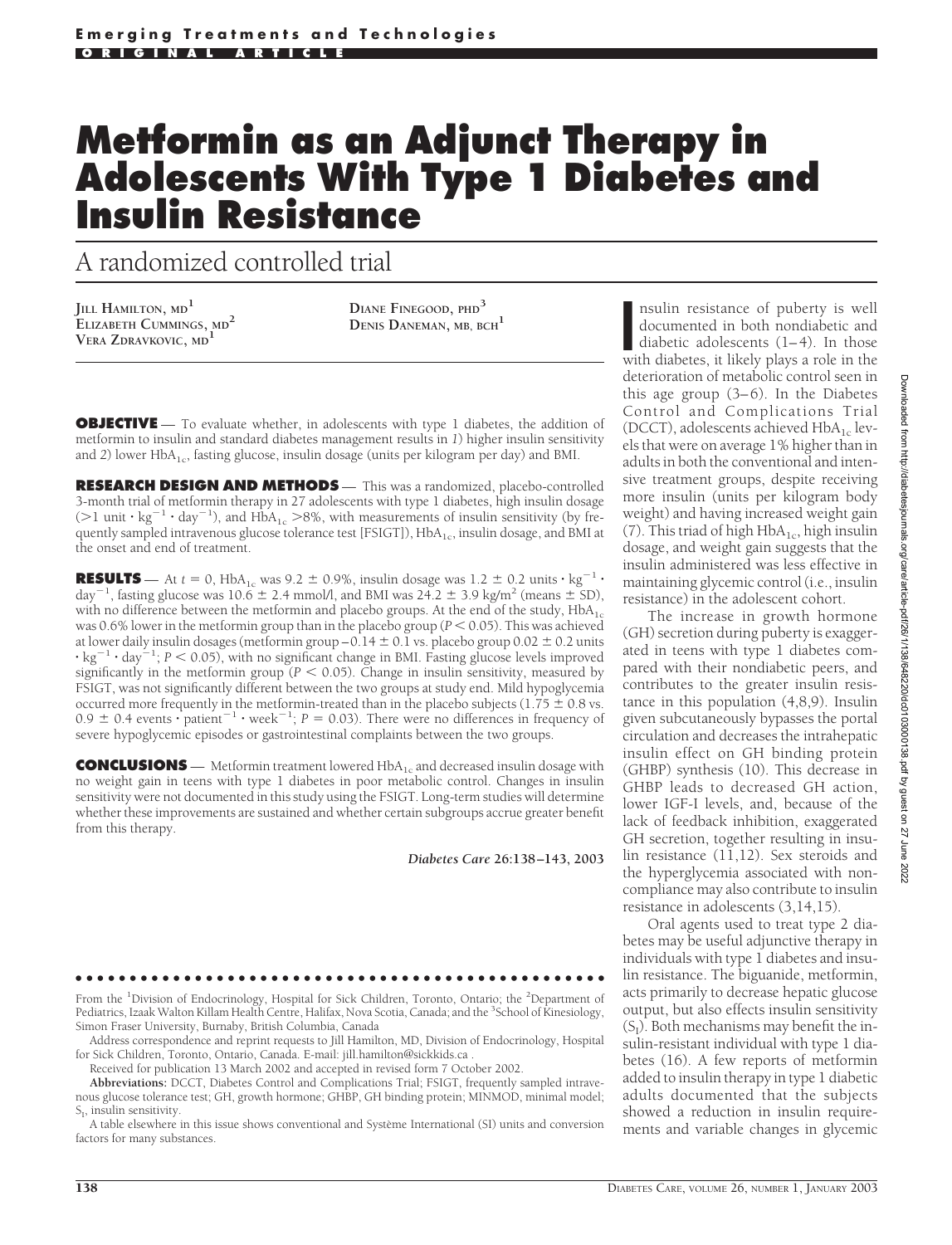control (17–19). Preliminary results of two studies of metformin use in teens with type 1 diabetes have yielded conflicting results (20,21). No studies have measured physiological changes in  $S<sub>I</sub>$  in response to metformin in adolescents with type 1 diabetes. The purpose of this study was to determine if the addition of metformin to standard diabetes care in teens with type 1 diabetes and insulin resistance would improve  $S_I$ , as assessed by the frequently sampled intravenous glucose tolerance test (FSIGT) and by clinical outcomes of lowered  $HbA_{1c}$  and insulin dosage and lack of weight gain.

## **RESEARCH DESIGN AND**

**METHODS** — This randomized, double-blind, placebo-controlled trial recruited adolescents with type 1 diabetes attending the diabetes clinic at The Hospital for Sick Children, Toronto, Canada. Inclusion criteria were the following: age 12–17 years; Tanner stage 2–5 (assessed by the method of Marshall and Tanner) (22,23); duration of diabetes of  $>$ 3 years; suboptimal metabolic control, defined as a HbA<sub>1c</sub>  $>8.0$  but < 11.0% (nondiabetic range 4.0–6.0%) for the prior 6 months; and insulin dosage  $\geq$  1 unit  $\cdot$  kg<sup>-1</sup>  $\cdot$  day<sup>-1</sup>. Exclusion criteria included nephropathy (albumin excretion rate  $>200 \mu$ g/min), proliferative retinopathy, recurrent diabetic ketoacidosis (more than two episodes in the past year), recurrent severe hypoglycemia (more than two episodes of hypoglycemia with altered level of consciousness, requiring assistance to treat in the past year), renal or hepatic dysfunction, another serious medical illness, the presence of a known eating disorder, or, if female, being sexually active and unwilling to take birth control. The protocol was approved by the Research Ethics Board of The Hospital for Sick Children. Written informed consent was obtained from all participants and their parents. The primary outcome was change in  $S_I$ .

## Protocol

Subjects underwent a 2-month run-in period to screen for complications and to update patient education, optimize insulin therapy, and assess the subjects' ability to comply with the protocol. At the end of the run-in, subjects were randomized to either placebo or metformin using a computer-generated block random number table by sex and pubertal status (Tanner 2–3 vs. Tanner 4–5). The investigators

were masked to patient allocation. The subjects were assessed monthly during the 3-month active phase of the trial. Medication (metformin or placebo) was taken with meals to minimize gastrointestinal side effects. Starting dosage was 500 mg/day (at breakfast), and was increased by 500 mg/day each week to a maximum of 1,000 mg**/**day (500 mg twice daily) for those weighing 50 kg, 1,500 mg**/**day (one 1,000- and one 500-mg dose) for those weighing 50–75 kg, or 2,000 mg**/** day (1,000 mg twice daily) for those weighing  $>75$  kg.

Subjects were asked to monitor home premeal glucose three to four times daily (and at other times if they experienced symptomatic hypoglycemia) and to record glucose levels and insulin dosage in a diary. Insulin dosage adjustments were made by the subjects following guidelines currently used in our practice (24). Briefly, fast acting insulin (insulin Lispro, Humalog; Lilly) was adjusted at each injection using a scale based on ambient blood glucose concentrations. Adjustments to the intermediate-acting insulin dosage (NPH insulin) were made in 10% increments or decrements when premeal blood sugars were above the target range (4–8 mmol/l) for 3 days in a row or below for 2 days in a row, respectively. Phone contact was made weekly with the study physician for review of side effects and to facilitate insulin dosage adjustment. Subjects were asked to return pill containers for pill counts at each monthly visit. Compliance was defined as acceptable if 25% of the prescribed pills were returned at each assessment.

At each visit, height, weight, BMI, and blood pressure were recorded, and screening blood work (hepatic alanine aminotransferase and aspartate aminotransferase, creatinine, complete blood count, lactate) was performed to monitor for adverse effects. The mean total daily insulin dosage (in units per kilogram per day) for the 7 days preceding each visit was calculated from the subjects' diaries. Mean fasting glucose was also calculated from the home readings for the 7 days before each monthly clinic visit. Subjects notified the study physician immediately about severe hypoglycemic episodes, defined according to DCCT criteria (25). All episodes of mild symptomatic hypoglycemia were recorded in the diaries. Only glucose concentrations  $\leq 4.0$  mmol/l were used to calculate the mild hypoglycemic event rate. All meter readings were downloaded to a computer to ensure reliability of blood glucose monitoring, and simultaneous laboratory and meter glucose measurements were compared at each visit to ensure accuracy of the meter (defined as the meter reading within 15% of the laboratory value).

HbA1c (determined using Biorad Variant II; nondiabetic range 4.0–6.0%; intrassay coefficient of variation 1%), cholesterol, and triglyceride levels were measured at the start of the run-in period, randomization, and study end. Insulin sensitivity was measured using the insulin-modified FSIGT at randomization and study end (26). Individuals received their usual insulin dosage the night before the test and underwent the insulinmodified FSIGT in the fasting state the next morning. The FSIGT involved administration of 300 mg/kg of 50% dextrose followed by a 20-mU/kg insulin injection, according to the method of Finegood et al. (26). FSIGT samples were placed in potassium oxalate sodium fluoride tubes, centrifuged at 2,000 rpm for 10 min at 4° C, and stored at –20° C until assayed for insulin and glucose. Plasma glucose was measured by the Vitros 950 Chemistry System Analyzer. Plasma insulin was measured by the double-antibody radioimmunoassay technique (Pharmacia and Upjohn Diagnostics AB, Uppsala, Sweden) with inter- and intra-assay coefficient of variations of 6.6 – 8.8% and 5.4–5.8%, respectively. The  $S<sub>I</sub>$  (minutes per micro units per milliliter) was calculated according to minimal model (MIN-MOD) formulas (27) using MINMOD computer software.

#### Sample size calculation and statistical analysis

The planned sample size of 32 subjects (16 subjects per treatment) was estimated to provide 80% power to detect a difference of change in S<sub>I</sub> of  $0.6 \times 10^{-4}$  min  $\cdot$  $\mu U^{-1} \cdot$  ml<sup>-1</sup> between metformin and placebo groups at a two-sided 0.05 significance level, assuming a SD of 0.6  $\times$  10<sup>-4</sup>  $\min \cdot \mu U^{-1} \cdot m l^{-1}$ . This change represents a 30% improvement in insulin sensitivity, which has been reported in metformin therapy and is clinically important enough to justify larger, longterm trials if significant (16).

Statistical analysis was performed using SPSS 8.0 (SPSS, Inc.) software. The mean changes in  $S_I$ , Hb $A_{1c}$ , fasting blood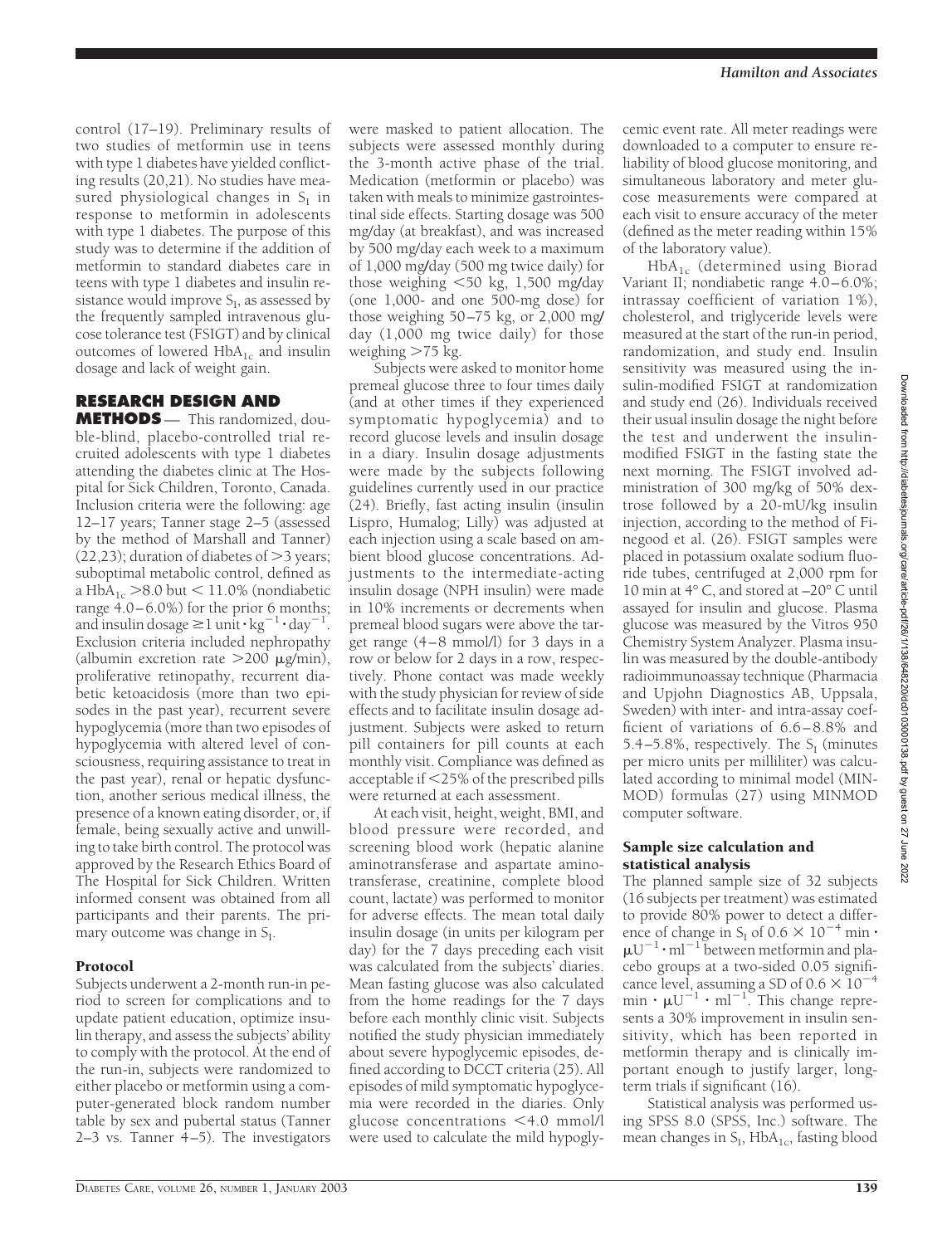| Table 1 - Baseline demographic and clinical characteristics of each study group |  |  |  |
|---------------------------------------------------------------------------------|--|--|--|
|                                                                                 |  |  |  |

|                                                                            |                 | Metformin               | Placebo         |                    |
|----------------------------------------------------------------------------|-----------------|-------------------------|-----------------|--------------------|
| Characteristics                                                            | Run in          | Randomization           | Run in          | Randomization      |
| п                                                                          |                 | 14                      |                 | 13                 |
| Age (years)                                                                | $15.7 \pm 1.9$  | $15.9 \pm 1.9$          | $15.9 \pm 1.7$  | $16 \pm 1.7$       |
| Sex (F/M)                                                                  |                 | 8/6                     |                 | 6/7                |
| Duration of diabetes (years)                                               | $9.7 \pm 4.4$   | $9.9 \pm 4.4$           | $6.9 \pm 3.8$   | $7 \pm 3.8$        |
| Weight (kg)                                                                | $62.9 \pm 13.7$ | $63.3 \pm 13.6$         | $71.2 \pm 11.7$ | $71.6 \pm 11.7$    |
| BMI $(kg/m2)$                                                              | $22.7 \pm 4.1$  | $22.8 \pm 4.2$          | $25.4 \pm 2.9$  | $25.7 \pm 2.9$     |
| Pubertal status (Tanner <sub>2-3</sub> /Tanner <sub>4-5</sub> )            |                 | 5/9                     |                 | 5/8                |
| $HbA_{1c}$ (%)                                                             | $9.4 \pm 1$     | $9.3 \pm 1.4$           | $8.9 \pm 0.8$   | $8.6 \pm 0.8$      |
| Insulin dosage (units $\cdot$ kg <sup>-1</sup> $\cdot$ day <sup>-1</sup> ) | $1.2 \pm 0.2$   | $1.21 \pm 0.3$          | $1.3 \pm 0.2$   | $1.28 \pm 0.19$    |
| $S_I (X 10^{-4} \cdot min^{-1} \cdot \mu U^{-1} \cdot ml^{-1})$            |                 | $1.7$ (CI $1.0 - 2.6$ ) |                 | $1.1$ (CI 0.6–2.2) |

Data are means  $\pm$  SD, except S<sub>I</sub>, which is expressed as geometric mean and 95% CI.

glucose, insulin dosage (units per kilogram per day), BMI, blood pressure, and lipids between the 0 and 12 week visits for each group along with their 95% CIs were compared using the unpaired Student's *t* test. Repeated-measures ANOVA was performed to assess the change in insulin dosage and fasting glucose concentration over the study period. The  $S_I$  data were not normative and were analyzed by the nonparametric Mann-Whitney *U* test. The  $S_I$  data were also log transformed, and the mean change in  $S_I$  was analyzed with an unpaired *t* test.  $P \le 0.05$  was considered statistically significant. Pearson's correlation was performed to identify parameters that significantly influenced  $S_I$ results. ANCOVA was performed with adjustment for the significant covariate of fasting glucose. The frequency of severe hypoglycemic episodes was compared in the two groups using a binomial test of two independent proportions. The proportion of subjects in each group experiencing all other adverse events was compared using Fisher's exact test.

**RESULTS** — In all, 85 subjects were eligible for the study, and 38 (45%) agreed to participate. Age, sex, and  $HbA_{1c}$ 

were not different between those who consented and those who did not. During the run-in period, eight subjects withdrew because of their unwillingness to comply with the protocol. During the study period, three subjects dropped out or were withdrawn: one because of unwillingness to undergo a second FSIGT (placebo group), one because of gastrointestinal discomfort (metformin group), and the third because of an episode of acute hepatitis with an elevation of hepatic transaminases (placebo group). Age, sex,  $HbA_{1c}$ , BMI, and insulin dosage were similar in those who completed the study and those who withdrew. The remaining 27 subjects completed the study (14 in the metformin group and 13 in the placebo group). Of these, 11 (79%) of the metformin-treated subjects and 8 (62%) of the placebo-treated subjects were compliant with the tablets. All subjects received three daily injections of insulin as a mixture of NPH and Humalog at breakfast, Humalog at supper, and NPH at bedtime.

Table 1 shows baseline characteristics of all subjects. All subjects were Caucasian. Although adolescents in the placebo group had a slightly higher BMI and shorter duration of diabetes than those in the metformin group, these differences were not statistically significant.

Mean  $S_I$  (95% CI) at onset of intervention was 1.35 (CI 0.57–2.51) min  $\cdot \mu U^{-1}$  $\cdot$  ml<sup>-1</sup>, with no difference between the two groups (Table 1). At the end of the 12-week study period, the change in  $S_I$ was not statistically significantly different between the two groups using both parametric (*t*) and nonparametric (Mann-Whitney *U*) tests (Table 2). There was a significant negative correlation between fasting blood glucose at the onset of the FSIGT and S<sub>I</sub> result ( $r = -0.66$ ,  $P =$ 0.003). Adjustment for this variable resulted in an improvement of  $S<sub>I</sub>$  in the metformin-treated compared with the placebo-treated group that approached statistical significance  $(P = 0.07)$ .

HbA<sub>1c</sub> decreased in the entire group during the run-in period from  $9.2 \pm 0.9$ to 8.9  $\pm$  1.1%. Analysis of all subjects completing the trial demonstrated a significant improvement in  $HbA_{1c}$  of 0.6% in the metformin group compared with placebo  $(P < 0.035)$  (Table 2 and Fig. 1). Separate analysis of the compliant subjects also showed significant improvement in  $HbA_{1c}$  in the metformin group,

| Table 2 -Change from baseline after 3 months of treatment |  |  |
|-----------------------------------------------------------|--|--|
|                                                           |  |  |

|                                                                                                  | Metformin          | Placebo            | P    |
|--------------------------------------------------------------------------------------------------|--------------------|--------------------|------|
| n                                                                                                | 14                 | 3                  |      |
| $\Delta S_{I}$ ( $\times$ 10 <sup>-4</sup> min <sup>-1</sup> · $\mu U^{-1}$ · ml <sup>-1</sup> ) | $2.6$ (CI 1.0–4.1) | $2.5$ (CI 1.9-2.9) | 0.26 |
| $\Delta$ HbA <sub>1c</sub> (%)                                                                   | $-0.3 \pm 0.7$     | $0.3 \pm 0.7^*$    | 0.03 |
| $\Delta$ fasting glucose (mmol/l)                                                                | $-0.9 \pm 3.8$     | $-0.5 \pm 3.2^*$   | 0.04 |
| $\Delta$ insulin dose (units $\cdot$ kg <sup>-1</sup> $\cdot$ day <sup>-1</sup> )                | $-0.14 \pm 0.1$    | $0.02 \pm 0.2^*$   | 0.01 |
| $\Delta$ BMI (kg/m <sup>2</sup> )                                                                | $-0.05 \pm 1.0$    | $0.2 \pm 0.5$      | 0.35 |

Data are means  $\pm$  SD, except for S<sub>I</sub>, which is expressed as geometric mean and 95% CI. \* $P < 0.05$  vs. metformin group.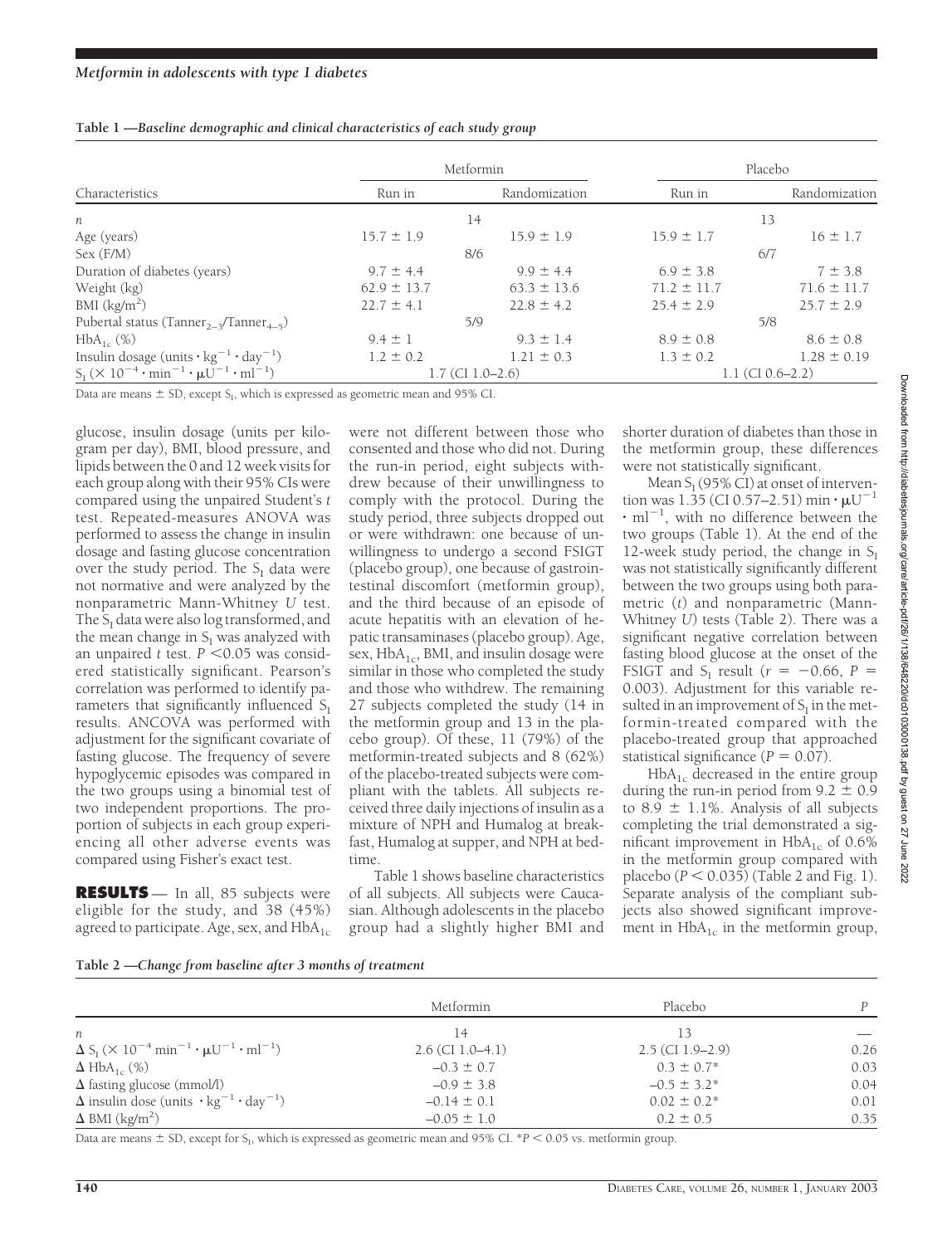

Figure 1—Changes in HbA1c levels (A), insulin dosage (unit/kg; B), and BMI (C) in metformin ( $\mathbb{B}$ ) and placebo ( $\Box$ ) groups over 3-month active *study period.*

with a decrease in  $HbA_{1c}$  of 0.5% in the metformin group and a difference of 0.7% between the two groups at study end (*P*  $(0.05)$ .

Metformin-treated subjects required significantly lower insulin dosages on a unit per kilogram basis compared with placebo-treated subjects  $(P < 0.05)$  (Table 2 and Fig. 1). Analysis of change in insulin dosage showed that only the NPH insulin was significantly lower in the metformin group  $(P = 0.04)$ . There was a trend to lower BMI in the metformin group at study end  $(P = 0.15)$  (Table 2). There was a significant decrease in fasting glucose in the metformin group over the study period, with the effect being strongest at 2 months  $(-1.2 \pm 2.0$  [metformin] vs.  $0.1 \pm 2.5$  mmol/l [placebo];  $P = 0.004$ ). Cholesterol and triglyceride levels did not change during the study period. There were no clinically detectable changes in puberty throughout the study period, and no subject reported a large change in physical activity over the 3-month active phase of the trial.

In all, 11 subjects complained of gastrointestinal discomfort (6 from the metformin group, 5 from the placebo group), with no significant differences between the groups. In addition, two subjects experienced brief episodes of vomiting (both metformin group; one withdrew from the study), and three subjects (two metformin group, one placebo group) experienced severe hypoglycemic events (two had seizures and one experienced an altered level of consciousness). In all, the events were clearly related to missing meals. During the run-in period, there was a mean of  $1.0 \pm 0.6$  mild hypoglycemic episodes  $\cdot$  patient $^{-1}$   $\cdot$  week $^{-1}$ . Over the 3-month treatment period, the number of mild hypoglycemic events in the metformin group increased compared with the placebo group  $(1.75 \pm 0.8 \text{ vs.})$  $0.9 \pm 0.4$  events  $\cdot$  patient<sup>-1</sup>  $\cdot$  week<sup>-1</sup>;  $P =$ 0.03).

**CONCLUSIONS** — In this study, we demonstrated that adolescents with type 1 diabetes and insulin resistance receiving metformin had a lower  $HbA_{1c}$ , decreased their insulin requirements by  $\sim$  10%, and had no significant weight gain over the 3-month study period, compared with those in the placebo group. These changes suggest a clinical improvement in  $S<sub>I</sub>$  and overall diabetes control in the metformin-treated subjects. All subject received standardized advice regarding insulin dosage adjustment in response to glucose monitoring, yet only the metformin group improved metabolic control significantly. Metformin may have lowered  $HbA_{1c}$  by smoothing out glycemic excursions over a 24-h period, perhaps by decreasing hepatic glucose output. Two findings support this view: first, the decrease in insulin requirement was significant only for NPH, and, secondly, a significantly lowered fasting glucose was documented in the metformin group.  $S_I$ , as measured by FSIGT, was not improved, although  $S_I$  did show a trend toward improvement in the metformin group after adjustment for ambient glucose. Within the metformin group, there were three girls with BMI  $>$ 28 kg/m<sup>2</sup> (all Tanner stage 4) who responded particularly well; two had decreases in  $HbA_{1c}$  of 1.2 and 0.4% with concurrent decreased daily insulin dosages of 10-15 units (-0.15 units/kg) and stable or decreased BMI (from  $28.5$  to 27.2 kg/m<sup>2</sup>). The third subject had no change in her  $HbA_{1c}$ , but decreased her daily insulin dosage by 22 units (–0.22 units/kg) and her BMI from

30 to 27.9 kg/m<sup>2</sup>. In contrast, two females in the placebo arm, who had similar BMI and Tanner stage, experienced improved  $HbA_{1c}$  (1 and 0.1%) at the expense of increased insulin dosage requirements (0.13 and 0.17 units/kg, respectively) and increased BMI (both 0.8 kg/m<sup>2</sup>). Although the number of subjects in this study was too small to perform subgroup analysis, there may have been certain subjects (e.g., females in advanced puberty with BMI  $>$  28 kg/m<sup>2</sup>) who responded particularly well to the addition of metformin to their usual insulin therapy.

The inclusion criteria for this study were set out to minimize the likelihood of recruiting subjects with type 2 diabetes. All subjects were Caucasian, had diabetes onset between ages 1.5 and 12.0 years, and had a diabetes duration of  $8.3 \pm 4.3$ years. Their mean BMI was 24.2 kg/m<sup>2</sup> (range 17–30 kg/m<sup>2</sup>), much lower than that reported in studies of teens with type 2 diabetes (28,29). Patients were stratified at randomization by early and late pubertal development, and pubertal stage did not change appreciably over the 3-month study period. GH secretion or IGF-I levels, which are believed to be responsible for the insulin resistance of puberty, were not measured (4,8,9). The short study duration and lack of clinical pubertal progression make it highly unlikely that changes in GH alone could account for the benefits accrued in the metformintreated, but not placebo-treated subjects. Exercise has been shown to improve insulin sensitivity and could theoretically have resulted in improved metabolic control (30). Subjects' activity was not restricted; however, they were asked to keep a detailed log of blood glucose recordings, insulin dosages, and comments related to changes in diet and activity. In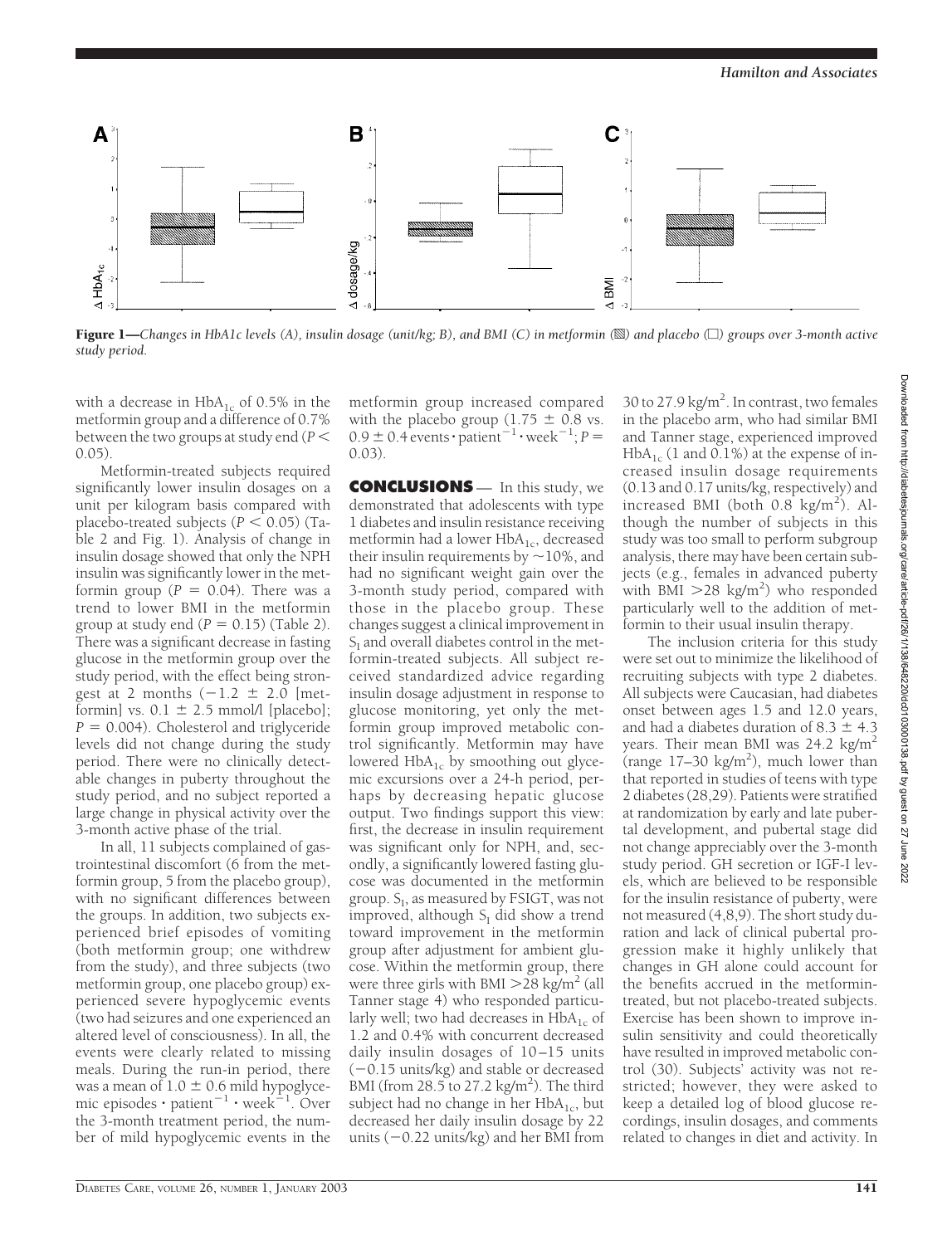addition, during weekly phone contact, a review of blood glucose excursions and a specific discussion about physical activity as one factor that may modify blood glucose levels took place. None of the subjects reported an increase in his or her activity during the study period.

Preliminary results of two studies examining metformin treatment in teens with type 1 diabetes have been presented  $(20,21)$ . The first, an open-label, nonrandomized study of five adolescents taking 500–1,000 mg metformin daily found no improvement in  $HbA_{1c}$  or decrease in insulin dosage after 6 months (21). This study was limited because it was small, uncontrolled, and used low metformin dosages. The second was a larger randomized controlled trial, with metformin administered as 500 mg twice daily for 6 months in 80 adolescents with poor metabolic control and type 1 diabetes (20). After 3 months, there was a beneficial effect on  $HbA_{1c}$  in the metformin group (decrease from 9.6 to 8.7% compared with a decrease of 9.6 to 9.4% in those taking placebo), but by 6 months the former group's  $HbA_{1c}$  had returned to baseline. Weight and insulin dosage also decreased (males only) in the metformin group at 3 months. In the current study, we have also demonstrated a beneficial effect of metformin over a 3-month study period; whether this will be sustained in the longer term at the higher dosages of metformin that we used remains to be tested.

Technical issues related to the performance of FSIGT in individuals with type 1 diabetes without residual pancreatic insulin secretion may have interfered with our ability to show significant differences in  $S_I$ between our study groups. The SD in our population was much wider than anticipated and likely was related to difficulties in calculating  $S_I$  in this population by the MINMOD analysis method. Ambient glucose at the start of the study correlated with  $S_I$ ; thus, for this test to be improved upon in type 1 diabetes, strict stabilization of blood glucose at the onset may be necessary. The original protocol modified for type 1 diabetes by Finegood et al. (26) has only been tested in individuals with diabetes within the first year of diagnosis, with a much narrower range of fasting glucose, reflecting residual insulin secretion. The most significant issue we detected related to a significant and continuing increase in glucose level at the

end of the 180-min test that interferes with the ability of the MINMOD program to accurately calculate parameters, as the model assumes the 180-min glucose level to be at steady state. In those subjects with a rise in glucose beyond 80–100 min, this results in a false "undershoot" of glucose in response to insulin earlier in the test. Consequently, the calculated  $S<sub>I</sub>$  may be falsely high. Further work to determine the most appropriate modifications of this technique in type 1 diabetes may make it a more reliable tool in this setting (31,32).

Although we could not document improved  $S_I$  by FSIGT, clinical indicators such as decreased insulin dosage, decreased BMI, and lowered  $HbA<sub>1c</sub>$  suggested an improvement in  $S_I$  in those receiving metformin. This improvement may have been attributable to the direct impact of metformin on peripheral tissues, but more likely was secondary to metformin's effects on decreased hepatic glucose output or, possibly, as a consequence of weight loss subsequent to a decreased appetite. The potential therapeutic benefit of potent insulin sensitizers, such as the thiazolidinediones, should also be investigated. This pilot study demonstrated that targeting insulin resistance with metformin, traditionally used to treat type 2 diabetes, improves metabolic control in teens with type 1 diabetes and represents a novel adjunctive therapy worthy of further investigation.

**Acknowledgments**— This work was supported by grants from the Hospital for Sick Children Research Institute and the Order of the Eastern Star of Ontario. Drug and placebo were provided by Aventis Pharma.

We thank Drs. Denice Feig, Bernard Zinman, Etienne Sochett, and Derek Stevens for their advice and support and Azar Azad and Saghi Kowsari for assistance with the MIN-MOD analyses. We are indebted to the teens who participated in this study.

### **References**

- 1. Moran A, Jacobs DR, Steinberger J, Hong CP, Prineas R, Luepker R, Sinaiko AR: Insulin resistance during puberty: results from clamp studies in 357 children. *Diabetes* 48:2039–2044, 1999
- 2. Caprio S: Insulin: the other anabolic hormone of puberty. *Acta Paediatr* 88:84–87, 1999
- 3. Arslanian SA, Heil BV, Becker DJ, Drash AL: Sexual dimorphism in insulin sensitivity in adolescents with insulin-depen-

dent diabetes mellitus*. J Clin Endocrinol Metab* 72:920–926, 1991

- 4. Amiel SA, Sherwin RS, Simonson DC, Lauritano AA, Tamborlane WV: Impaired insulin action in puberty: a contributing factor to poor control in adolescents with diabetes. *N Engl J Med* 315:215–219, 1986
- 5. Daneman D, Wolfson DH, Becker DJ, Drash AL: Factors affecting glycosylated hemoglobin values in children with insulin-dependent diabetes. *J Pediatr* 99:847– 853, 1981
- 6. Mortensen HB, Hougaard P: Comparison of metabolic control in a cross-sectional study of 2,873 children and adolescents with IDDM from 18 countries: the Hvidore Study Group on Childhood Diabetes [published erratum appears in *Diabetes Care* 20:1216, 1997]. *Diabetes Care* 20: 714–720, 1997
- 7. DCCT Research Group: Effect of intensive diabetes treatment on the development and progression of long-term complications in adolescents with insulin-dependent diabetes mellitus: Diabetes Control and Complications Trial. *J Pediatr* 125: 177–188, 1994
- 8. Edge JA, Dunger DB, Matthews DR, Gilbert JP, Smith CP: Increased overnight growth hormone concentrations in diabetic compared with normal adolescents. *J Clin Endocrinol Metab* 71:1356–1362, 1990
- 9. Tapanainen P, Kaar ML, Leppaluoto J, Huttunen NP, Knip M: Normal stimulated growth hormone secretion but low peripheral levels of insulin-like growth factor I in prepubertal children with insulin-dependent diabetes mellitus. *Acta Paediatr* 84:646–650, 1995
- 10. Connors MH: Growth in the diabetic child. *Pediatr Clin North Am* 44:301–306, 1997
- 11. Clayton KL, Holly JM, Carlsson LM, Jones J, Cheetham TD, Taylor AM, Dunger DB: Loss of the normal relationships between growth hormone, growth hormonebinding protein and insulin-like growth factor-I in adolescents with insulindependent diabetes mellitus. *Clin Endocrinol* 41:517–524, 1994
- 12. Bereket A, Lang CH, Wilson TA: Alterations in the growth hormone-insulinlike growth factor axis in insulin dependent diabetes mellitus*. Horm Metab Res* 31:172–181, 1999
- 14. Yki-Jarvinen H, Makimattila S: Insulin resistance due to hyperglycaemia: an adaptation protecting insulin-sensitive tissues. *Diabetologia* 40:S141-S144, 1997
- 15. Zierath JR, Krook A, Wallberg-Henriksson H: Insulin action and insulin resistance in human skeletal muscle*. Diabetologia* 43:821–835, 2000
- 16. Cusi K, DeFronzo RA: Metformin: a re-